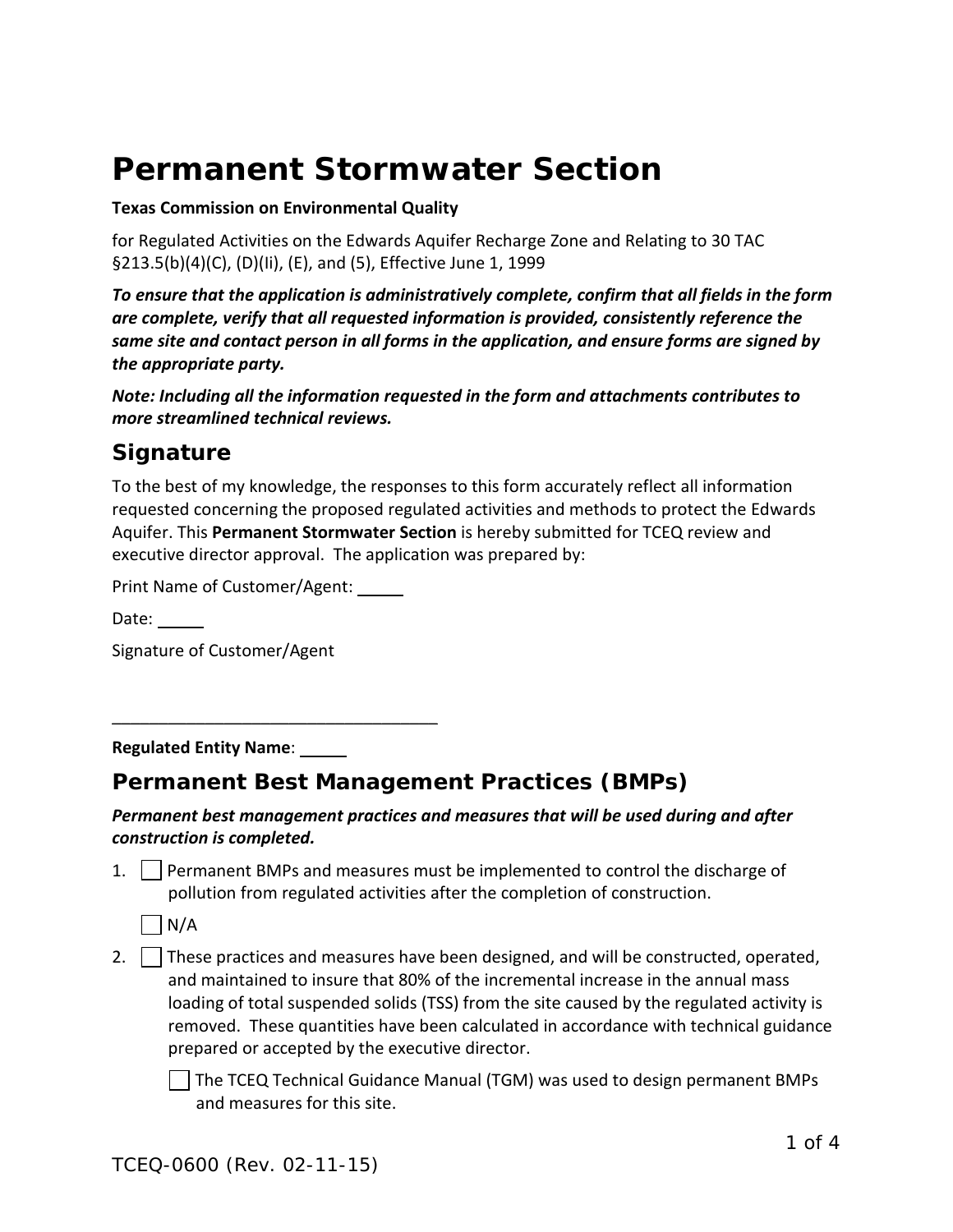$\vert$   $\vert$  A technical guidance other than the TCEQ TGM was used to design permanent BMPs and measures for this site. The complete citation for the technical guidance that was used is:

N/A

 $3.$   $\Box$  Owners must insure that permanent BMPs and measures are constructed and function as designed. A Texas Licensed Professional Engineer must certify in writing that the permanent BMPs or measures were constructed as designed. The certification letter must be submitted to the appropriate regional office within 30 days of site completion.

 $N/A$ 

- 4. Where a site is used for low density single-family residential development and has 20 % or less impervious cover, other permanent BMPs are not required. This exemption from permanent BMPs must be recorded in the county deed records, with a notice that if the percent impervious cover increases above 20% or land use changes, the exemption for the whole site as described in the property boundaries required by 30 TAC §213.4(g) (relating to Application Processing and Approval), may no longer apply and the property owner must notify the appropriate regional office of these changes.
	- $\Box$  The site will be used for low density single-family residential development and has 20% or less impervious cover.
	- $\vert \ \vert$  The site will be used for low density single-family residential development but has more than 20% impervious cover.

The site will not be used for low density single-family residential development.

- 5. The executive director may waive the requirement for other permanent BMPs for multifamily residential developments, schools, or small business sites where 20% or less impervious cover is used at the site. This exemption from permanent BMPs must be recorded in the county deed records, with a notice that if the percent impervious cover increases above 20% or land use changes, the exemption for the whole site as described in the property boundaries required by 30 TAC §213.4(g) (relating to Application Processing and Approval), may no longer apply and the property owner must notify the appropriate regional office of these changes.
	- **Attachment A - 20% or Less Impervious Cover Waiver**. The site will be used for multi-family residential developments, schools, or small business sites and has 20% or less impervious cover. A request to waive the requirements for other permanent BMPs and measures is attached.
	- $\Box$  The site will be used for multi-family residential developments, schools, or small business sites but has more than 20% impervious cover.

The site will not be used for multi-family residential developments, schools, or small business sites.

6. **Attachment B - BMPs for Upgradient Stormwater**.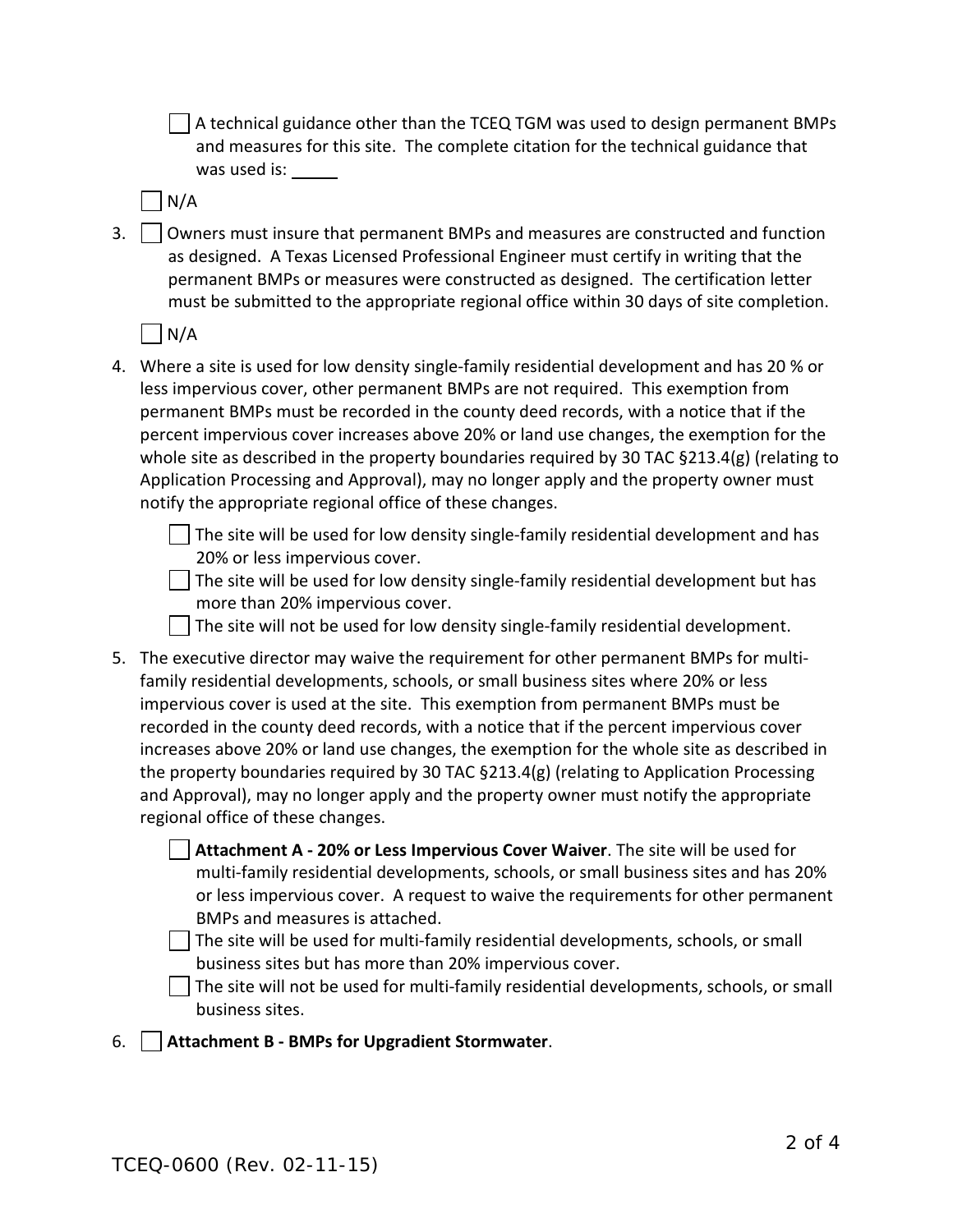|     | A description of the BMPs and measures that will be used to prevent pollution of<br>surface water, groundwater, or stormwater that originates upgradient from the site<br>and flows across the site is attached.<br>No surface water, groundwater or stormwater originates upgradient from the site<br>and flows across the site, and an explanation is attached.<br>Permanent BMPs or measures are not required to prevent pollution of surface<br>water, groundwater, or stormwater that originates upgradient from the site and<br>flows across the site, and an explanation is attached. |
|-----|----------------------------------------------------------------------------------------------------------------------------------------------------------------------------------------------------------------------------------------------------------------------------------------------------------------------------------------------------------------------------------------------------------------------------------------------------------------------------------------------------------------------------------------------------------------------------------------------|
| 7.  | Attachment C - BMPs for On-site Stormwater.                                                                                                                                                                                                                                                                                                                                                                                                                                                                                                                                                  |
|     | A description of the BMPs and measures that will be used to prevent pollution of<br>surface water or groundwater that originates on-site or flows off the site, including<br>pollution caused by contaminated stormwater runoff from the site is attached.<br>Permanent BMPs or measures are not required to prevent pollution of surface water<br>or groundwater that originates on-site or flows off the site, including pollution<br>caused by contaminated stormwater runoff, and an explanation is attached.                                                                            |
| 8.  | Attachment D - BMPs for Surface Streams. A description of the BMPs and measures<br>that prevent pollutants from entering surface streams, sensitive features, or the aquifer<br>is attached. Each feature identified in the Geologic Assessment as sensitive has been<br>addressed.                                                                                                                                                                                                                                                                                                          |
|     | N/A                                                                                                                                                                                                                                                                                                                                                                                                                                                                                                                                                                                          |
| 9.  | The applicant understands that to the extent practicable, BMPs and measures must<br>maintain flow to naturally occurring sensitive features identified in either the geologic<br>assessment, executive director review, or during excavation, blasting, or construction.                                                                                                                                                                                                                                                                                                                     |
|     | The permanent sealing of or diversion of flow from a naturally-occurring sensitive<br>feature that accepts recharge to the Edwards Aquifer as a permanent pollution<br>abatement measure has not been proposed.<br>Attachment E - Request to Seal Features. A request to seal a naturally-occurring<br>sensitive feature, that includes, for each feature, a justification as to why no<br>reasonable and practicable alternative exists, is attached.                                                                                                                                       |
| 10. | Attachment F - Construction Plans. All construction plans and design calculations for<br>the proposed permanent BMP(s) and measures have been prepared by or under the<br>direct supervision of a Texas Licensed Professional Engineer, and are signed, sealed, and<br>dated. The plans are attached and, if applicable include:                                                                                                                                                                                                                                                             |
|     | Design calculations (TSS removal calculations)<br><b>TCEQ construction notes</b><br>All geologic features<br>All proposed structural BMP(s) plans and specifications                                                                                                                                                                                                                                                                                                                                                                                                                         |
|     | N/A                                                                                                                                                                                                                                                                                                                                                                                                                                                                                                                                                                                          |